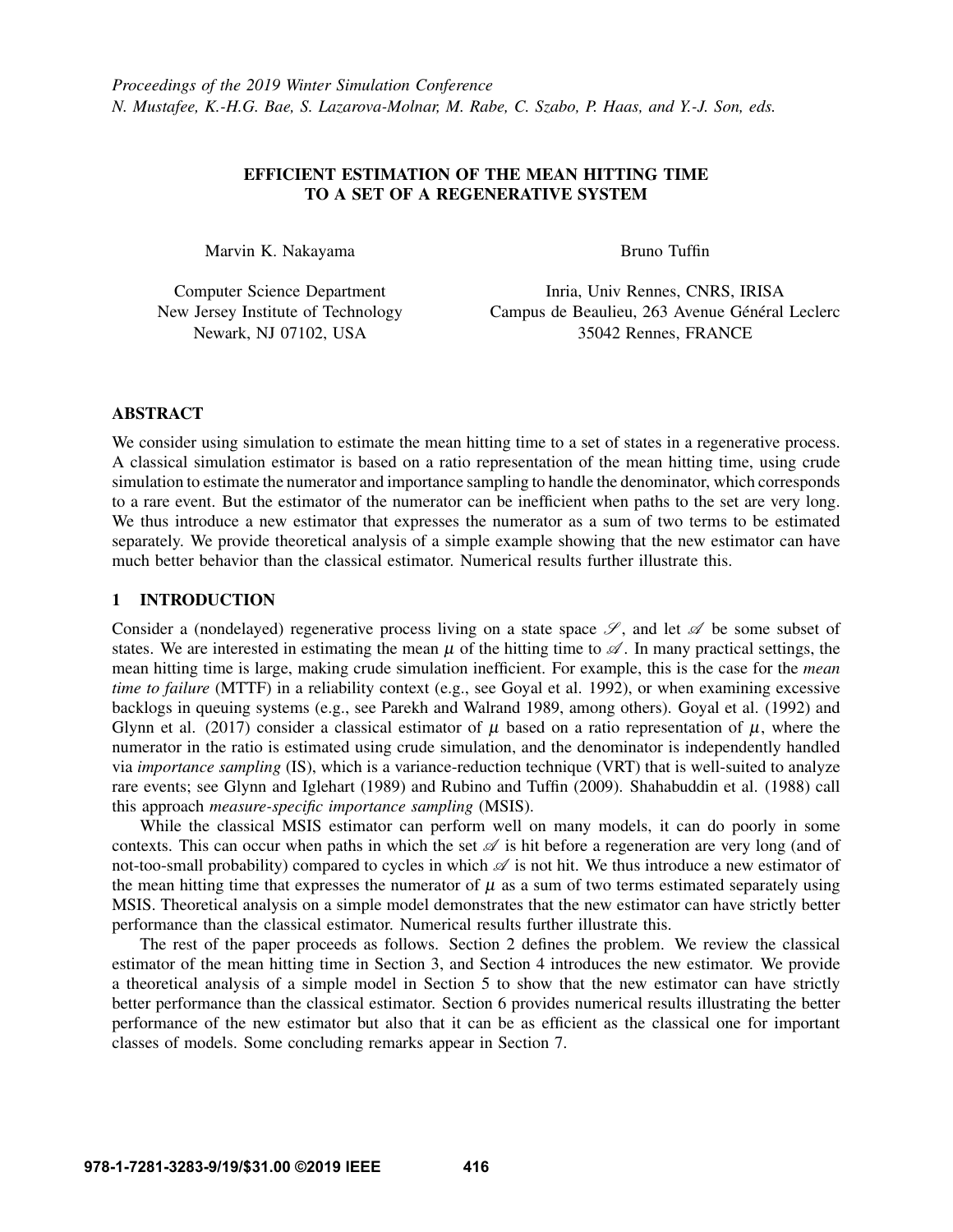## <span id="page-1-0"></span>2 PROBLEM DESCRIPTION AND NOTATION

Consider a continuous-time stochastic process  $X = [X(t) : t \ge 0]$  evolving on a state space  $\mathscr{S}$ . We can also handle a discrete-time process  $[X_m : m = 0, 1, 2, \ldots]$  by letting  $X(t) = X_{|t|}$  for each  $t \ge 0$ , where  $|\cdot|$  denotes the floor function. We assume that *X* is (classically) regenerative, with regeneration times  $0 = \Gamma_0 < \Gamma_1 < \Gamma_2 < \cdots$ , so the process "probabilistically restarts" at each  $\Gamma_i$  (p. 19 of [Kalashnikov 1994\)](#page-11-6). For example, an irreducible discrete-time or continuous-time Markov chain (DTMC or CTMC) on a finite state space is regenerative, with successive hits to a fixed state forming a sequence of regeneration times.

Let  $\mathscr{A} \subset \mathscr{S}$  be a subset of states (e.g., "failed states" of a reliability system), and define  $T = \inf\{t \geq 0\}$  $0: X(t) \in \mathscr{A}$  as the *hitting time* (or first passage time) to  $\mathscr{A}$ . Our goal is to estimate

<span id="page-1-2"></span>
$$
\mu = E[T],\tag{1}
$$

which is the expected hitting time to  $\mathscr A$  and is often called the MTTF in reliability settings.

For  $i \geq 1$ , let  $\tau_i = \Gamma_i - \Gamma_{i-1}$ , and we call the path segment  $[X(\Gamma_{i-1} + s) : 0 \leq s < \tau_i]$  the *i*th (regenerative) *cycle* of *X*, which has length  $\tau_i$ . The regenerative property ensures that  $(\tau_i, [X(\Gamma_{i-1} + s) : 0 \le s < \tau_i]),$  $i \ge 1$ , is a sequence of independent and identically distributed (i.i.d.) pairs of cycle lengths and cycles. Let  $\tau$  be a generic copy of  $\tau_i$ . For  $i \geq 1$ , let  $T_i = \inf\{t \geq 0 : X(\Gamma_{i-1} + t) \in \mathcal{A}\}\)$  be the time elapsing after  $Γ_{i-1}$  until the next hit to  $\mathscr A$ . For  $x, y \in \Re$ , let  $x \land y = \min(x, y)$ , and define  $\mathscr I(\cdot)$  as the indicator function, which equals 1 (resp., 0) when its argument is true (resp., false). Because *X* is regenerative, we have that  $(T_i \wedge \tau_i, \mathcal{I}(T_i < \tau_i)), i \geq 1$ , form an i.i.d. sequence of pairs.

## <span id="page-1-1"></span>3 CLASSICAL ESTIMATOR OF THE MEAN HITTING TIME

We now review a classical simulation estimator of  $\mu$ , which has been previously studied in [Goyal et al.](#page-11-0) [\(1992\)](#page-11-0) and [Glynn et al. \(2017\).](#page-11-2) Define

<span id="page-1-5"></span><span id="page-1-4"></span>
$$
p = P(T < \tau),\tag{2}
$$

and for a random variable *Y* and event *B*, let  $E[Y;B] = E[Y \mathcal{I}(B)]$ . Then  $\mu$  in [\(1\)](#page-1-2) satisfies

$$
\mu = E[T; T < \tau] + E[\tau + T - \tau; T > \tau] = E[T; T < \tau] + E[\tau; T > \tau] + E[T - \tau; T > \tau]
$$
\n
$$
= E[T \wedge \tau; T < \tau] + E[T \wedge \tau; T > \tau] + E[T - \tau \mid T > \tau]P(T > \tau) = E[T \wedge \tau] + \mu(1 - p), \tag{3}
$$

where  $E[T - \tau | T > \tau] = \mu$  by the regenerative property. Rearranging leads to representing  $\mu$  as a ratio

<span id="page-1-3"></span>
$$
\mu = \frac{E[T \wedge \tau]}{p} \equiv \frac{\zeta}{p} \tag{4}
$$

where, because  $p = E[\mathcal{I}(T < \tau)]$ , both the numerator and denominator in [\(4\)](#page-1-3) are expectations of cycle-based quantities, i.e., expectations of quantities that are measurable with respect to a single cycle.

In practice, it is often the case that hitting  $\mathscr A$  rarely occurs before  $\tau$ . Then the denominator p in [\(4\)](#page-1-3) is a small probability, and estimating *at least* this quantity requires applying a VRT if we want to get an accurate answer in reasonable computational time. This fact motivated [Shahabuddin et al. \(1988\)](#page-11-5) to exploit [\(4\)](#page-1-3) to estimate  $\mu$  via MSIS. The key idea of MSIS is to use crude simulation to estimate expectations that are easy to estimate, and independently apply IS to estimate expectations based on rare events, which make them difficult to estimate with crude simulation. MSIS then allocates a fraction  $0 < \beta < 1$  (resp.,  $1-\beta$ ) of the simulation budget to estimate expectations based on non-rare (resp., rare) events. If the budget is the total number *n* of observations of  $(T \wedge \tau, \mathcal{I}(T \leq \tau))$  to simulate, then we use  $\beta n$  (resp.,  $(1 - \beta)n$ ) observations to estimate expectations not based on (resp., based on) rare events. We assume that β*n* is an integer; otherwise, we simulate  $\left|\beta n\right|$  (resp.,  $\left|\left(1-\beta\right)n\right|$ ) observations with crude simulation (resp., IS).

In many (but not all) situations, the numerator  $\zeta = E[T \wedge \tau]$  in [\(4\)](#page-1-3) is easy to estimate using crude simulation. To do this, we generate  $(T_i \wedge \tau_i$ ,  $\mathscr{I}(T_i < \tau_i)$ ,  $i = 1, 2, \ldots, \beta n$ , as  $\beta n$  i.i.d. copies of  $(T \wedge \tau, \mathscr{I}(T <$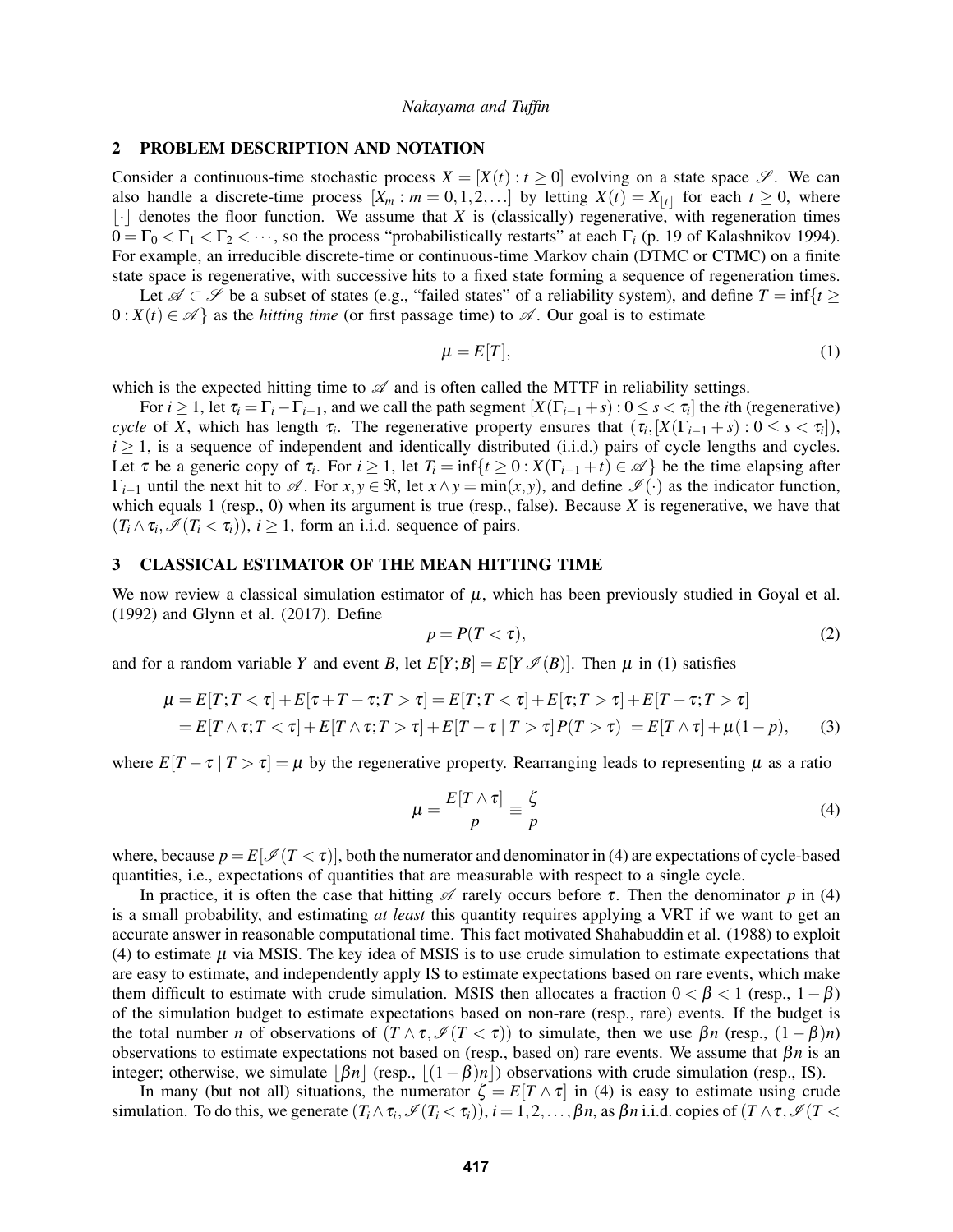$\tau$ )) sampled using crude simulation. We then estimate  $\zeta$  by

<span id="page-2-0"></span>
$$
\widehat{\zeta}_{n,\beta} = \frac{1}{\beta n} \sum_{i=1}^{\beta n} T_i \wedge \tau_i.
$$
\n(5)

When the denominator  $p = P(T < \tau) = E[\mathcal{I}(T < \tau)]$  of [\(4\)](#page-1-3) is a rare-event probability, it can be difficult to estimate via crude simulation. To see why, let us examine what happens as  $p \rightarrow 0$ . Define the *relative error* (RE) of an estimator to be its standard deviation divided by the quantity being estimated. The crude estimator  $\mathcal{I}(T < \tau)$  of *p* has variance  $p(1-p)$ , so the RE of  $\mathcal{I}(T < \tau)$  is RE[ $\mathcal{I}(T < \tau)$ ] =  $\sqrt{p(1-p)}/p = \sqrt{(1-p)/p} \rightarrow \infty$  as  $p \rightarrow 0$ . Thus, it becomes more difficult to estimate p as  $p \rightarrow 0$ .

This motivates applying IS to estimate *p*. To do this, let *P* denote the probability measure under the original system dynamics, and let  $P'$  be another probability measure such that  $P$  is absolutely continuous (e.g., p. 422 of [Billingsley 1995\)](#page-11-7) with respect to  $P'$ . We call  $P'$  the *IS measure*, and let  $E'$  denote its corresponding expectation operator. Then applying a *change of measure* leads to

<span id="page-2-2"></span>
$$
p = E[\mathcal{I}(T < \tau)] = \int \mathcal{I}(T < \tau) \, \mathrm{d}P = \int \mathcal{I}(T < \tau) \, \frac{\mathrm{d}P}{\mathrm{d}P'} \, \mathrm{d}P' = E'[\mathcal{I}(T < \tau)L],\tag{6}
$$

where  $L = dP/dP'$  is called the *likelihood ratio*. This representation suggests estimating *p* as follows. Let  $(T'_i \wedge \tau'_i, \mathcal{I}(T'_i < \tau'_i), L'_i), i = 1, 2, \ldots, (1 - \beta)n$ , be i.i.d. copies of  $(T \wedge \tau, \mathcal{I}(T < \tau), L)$  generated using IS, which are independent of the crude sample  $(T_i \wedge \tau_i, \mathcal{I}(T_i \langle \tau_i \rangle), i = 1, 2, \ldots, \beta n$ . We then estimate *p* by

<span id="page-2-1"></span>
$$
\widehat{p}_{n,\beta} = \frac{1}{(1-\beta)n} \sum_{i=1}^{(1-\beta)n} \mathscr{I}(T_i' < \tau_i')L_i'.\tag{7}
$$

Taking the ratio of the estimators in [\(5\)](#page-2-0) and [\(7\)](#page-2-1) yields a classical MSIS estimator of  $\mu$  as

<span id="page-2-4"></span>
$$
\widehat{\mu}_{n,\beta} = \frac{\widehat{\zeta}_{n,\beta}}{\widehat{p}_{n,\beta}}
$$
\n(8)

if  $\hat{p}_{n,\beta} > 0$ , and  $\hat{\mu}_{n,\beta} = 0$  if  $\hat{p}_{n,\beta} = 0$ . As seen in [Goyal et al. \(1992\),](#page-11-0) the estimator  $\hat{\mu}_{n,\beta}$  satisfies a *central limit theorem* (CLT). Specifically, assume that  $\text{Var}[T \wedge \tau] < \infty$  and  $\text{Var}'[\mathcal{I}(T < \tau)L] < \infty$ , where  $\text{Var}$  (resp., Var') denotes the variance operator under the original (resp., IS) measure. Then the delta method (e.g., Section 3.3 of [Serfling 1980\)](#page-11-8) implies that

$$
\sqrt{n}[\widehat{\mu}_{n,\beta} - \mu] \Rightarrow N(0, \sigma_{C,\beta}^2)
$$
 as  $n \to \infty$ 

for any fixed  $0 < \beta < 1$ , where  $\Rightarrow$  denotes convergence in distribution (e.g., Section 25 of [Billingsley](#page-11-7) [1995\)](#page-11-7),  $N(a, s^2)$  is a normal random variable with mean *a* and variance  $s^2$ , and

<span id="page-2-5"></span>
$$
\sigma_{\mathcal{C},\beta}^2 = \frac{1}{p^2} \left( \frac{1}{\beta} \mathbb{V}ar[T \wedge \tau] + \frac{\mu^2}{(1-\beta)} \mathbb{V}ar'[ \mathcal{I}(T < \tau)L] \right). \tag{9}
$$

Here the subscript C in  $\sigma_{C,\beta}^2$  denotes that this is the *asymptotic variance* of the classical estimator  $\hat{\mu}_{n,\beta}$ .

#### <span id="page-2-3"></span>3.1 Estimators Based on a CPU Budget

Rather than defining the computation budget in terms of the number *n* of observations of  $(T \wedge \tau, \mathcal{I}(T < \tau))$ to simulate, we can instead specify the budget as the total amount *b* of CPU time available for simulating. For MSIS, fix a constant  $0 < \gamma < 1$ , and let  $\gamma b$  (resp.,  $(1 - \gamma)b$ ) be the amount of the total CPU budget *b* allocated to simulating with crude simulation (resp., IS). For each  $i = 1, 2, \ldots$ , let  $W_i$  be the (random) amount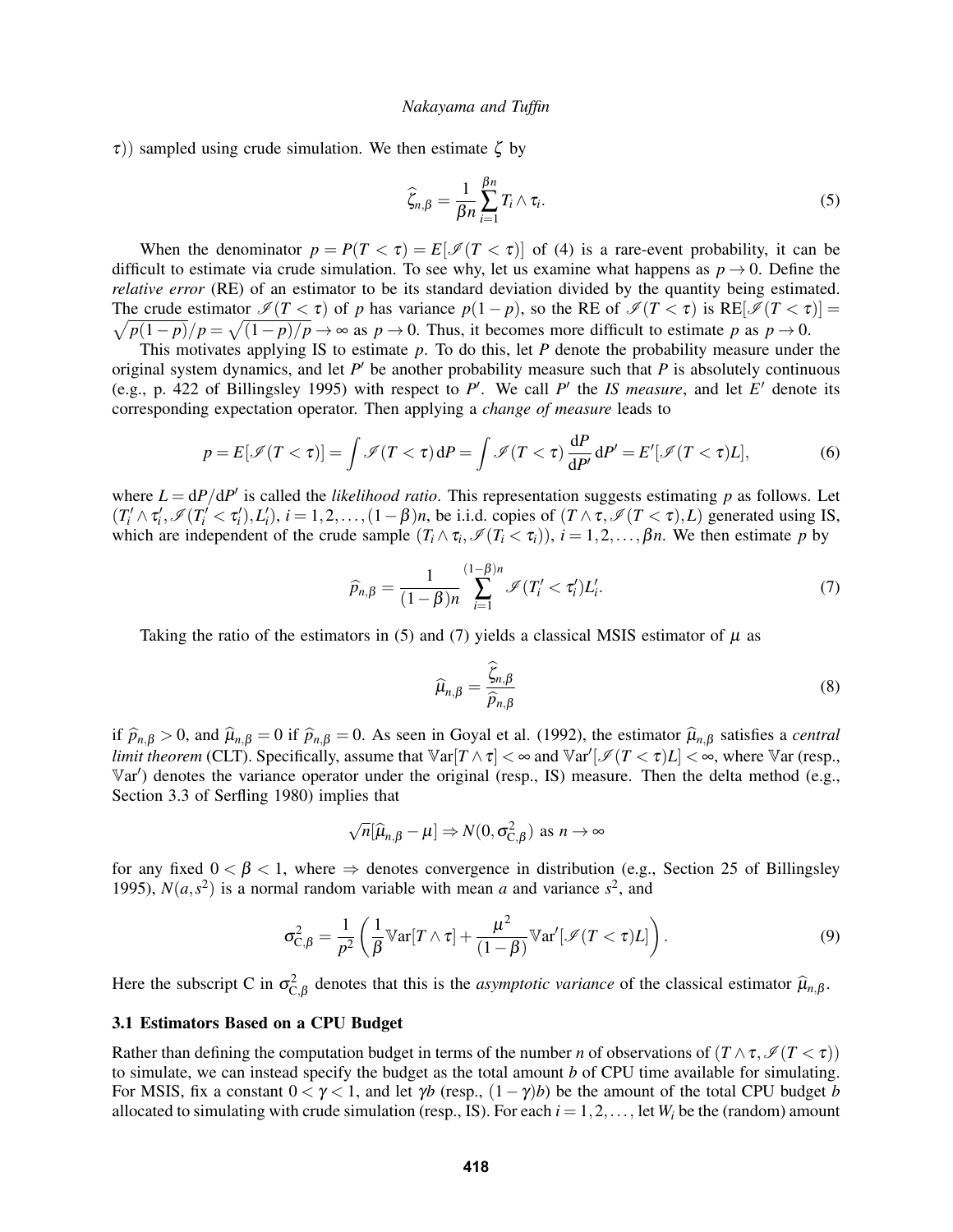of CPU time to generate  $(T_i \wedge \tau_i, \mathcal{I}(T_i < \tau_i))$  using crude simulation. We assume that  $W_i$ ,  $i = 1, 2, \ldots$ , are i.i.d., which is reasonable because *X* is regenerative, and assume that  $0 < v \equiv E[W_i] < \infty$ . Let

<span id="page-3-4"></span>
$$
M_{\gamma}(b) = \sup \left\{ k \ge 0 : \sum_{i=1}^{k} W_i \le \gamma b \right\},\tag{10}
$$

which is the number of crude observations obtained in γ*b* units of CPU time. Then define the crude estimator of the numerator  $\zeta$  in [\(4\)](#page-1-3) based on overall CPU budget *b* and MSIS allocation parameter  $\gamma$  as

<span id="page-3-1"></span>
$$
\widehat{\zeta}_{\gamma}(b) = \frac{1}{M_{\gamma}(b)} \sum_{i=1}^{M_{\gamma}(b)} T_i \wedge \tau_i
$$
\n(11)

if  $M_{\gamma}(b) \ge 1$ , and let  $\widehat{\zeta}_{\gamma}(b) = 0$  if  $M_{\gamma}(b) = 0$ .

Similarly, for each  $i = 1, 2, ...,$  let  $W_i'$  be the (random) amount of CPU time to generate  $(T_i' \wedge \tau_i', \mathcal{I}(T_i' <$  $\tau'_i$ ,  $L'_i$ ) using IS. We assume that  $W'_i$ ,  $i = 1, 2, \ldots$ , are i.i.d., and assume that  $0 < V' \equiv E[W'_i] < \infty$ . Let

<span id="page-3-5"></span>
$$
M'_{\gamma}(b) = \sup \left\{ k \ge 0 : \sum_{i=1}^{k} W_i \le (1 - \gamma)b \right\},\tag{12}
$$

which is the number of IS observations obtained in  $(1-\gamma)b$  units of CPU time. Then we define the IS estimator of the denominator *p* in [\(4\)](#page-1-3) based on overall CPU budget *b* and allocation parameter  $\gamma$  as

<span id="page-3-2"></span>
$$
\widehat{p}_{\gamma}(b) = \frac{1}{M'_{\gamma}(b)} \sum_{i=1}^{M'_{\gamma}(b)} \mathcal{I}(T'_i < \tau'_i) \tag{13}
$$

if  $M'_{\gamma}(b) \ge 1$ , and let  $\widehat{p}_{\gamma}(b) = 0$  if  $M'_{\gamma}(b) = 0$ . Taking the ratio of [\(11\)](#page-3-1) and [\(13\)](#page-3-2) leads to the estimator

<span id="page-3-6"></span>
$$
\widehat{\mu}_{\gamma}(b) = \frac{\widehat{\zeta}_{\gamma}(b)}{\widehat{p}_{\gamma}(b)}\tag{14}
$$

if  $\hat{p}_{\gamma}(b) > 0$ , and  $\hat{\mu}_{\gamma}(b) = 0$  if  $\hat{p}_{\gamma}(b) = 0$ . Applying a random-time-change argument (Theorem 14.4 of If  $p_γ(θ) > 0$ , and  $μ_γ(θ) = 0$  if  $p_γ(θ) = 0$ . Applying a random-time-change algument (Theorem 14.4 or [Billingsley 1999\)](#page-11-9) and the delta method, we can then show that  $\sqrt{b}[\hat{\mu}_γ(b) - \mu] \Rightarrow N(0, \bar{\sigma}_{C,γ}^2)$  as  $b \to ∞$  for any fixed  $0 < \gamma < 1$ , where

<span id="page-3-7"></span>
$$
\bar{\sigma}_{C,\gamma}^2 = \frac{1}{p^2} \left( \frac{v}{\gamma} \mathbb{V}ar[T \wedge \tau] + \frac{v'\mu^2}{(1-\gamma)} \mathbb{V}ar'[\mathcal{I}(T < \tau)L] \right). \tag{15}
$$

Section III.D of [Goyal et al. \(1992\)](#page-11-0) derives the optimal value of  $\gamma$  to minimize  $\bar{\sigma}_{C,\gamma}^2$  as  $\gamma_* = \theta/(1+\theta)$ with  $\theta = \sqrt{\frac{(\nu \mathbb{V}\ar{T \wedge \tau})}{(\mu^2 \nu' \mathbb{V}\ar'[\mathscr{I}(T < \tau)L])}}$ .

# <span id="page-3-0"></span>4 A NEW ESTIMATOR FOR THE MEAN HITTING TIME

In certain situations, estimating the numerator  $\zeta = E[T \wedge \tau]$  in [\(4\)](#page-1-3) using crude simulation may be inefficient. For example, this can occur when  $E[T \wedge \tau; T < \tau]$  is not insignificant compared to  $E[T \wedge \tau]$ , which Section [5](#page-5-0) will demonstrate through a simple example. In this case, we can obtain another representation for  $\mu$  by replacing  $E[T \wedge \tau]$  in [\(4\)](#page-1-3) with  $E[T \wedge \tau; T > \tau] + E[T \wedge \tau; T < \tau]$ , as in [\(3\)](#page-1-4), which leads to

<span id="page-3-3"></span>
$$
\mu = \frac{E[(T \wedge \tau)\mathscr{I}(T > \tau)] + E[(T \wedge \tau)\mathscr{I}(T < \tau)]}{p} \equiv \frac{\phi + \kappa}{p},\tag{16}
$$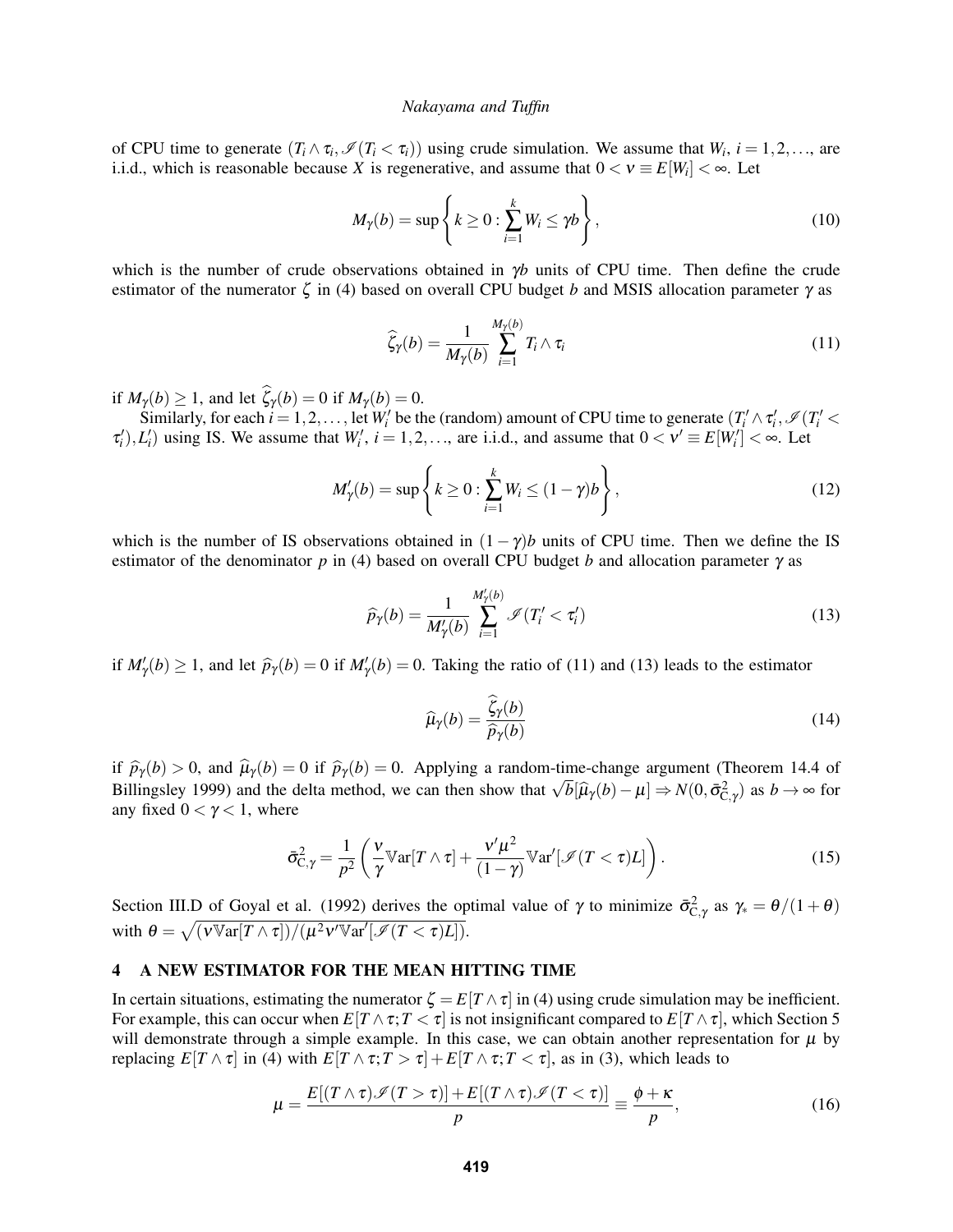where we note that  $\phi$ ,  $\kappa$ , and  $p$  are all cycle-based expectations.

Now we apply MSIS, with crude simulation (resp., IS) to estimate  $\phi$  (resp.,  $\kappa$  and  $p$ ). Thus,

<span id="page-4-0"></span>
$$
\widehat{\phi}_{n,\beta} = \frac{1}{\beta n} \sum_{i=1}^{\beta n} (T_i \wedge \tau_i) \mathcal{I}(\tau_i < T_i) \tag{17}
$$

is a crude estimator of  $\phi$ , where  $(T_i \wedge \tau_i, \mathcal{I}(T_i \langle \tau_i \rangle), i = 1, 2, ..., \beta n$ , is the same crude sample used to construct  $\hat{\zeta}_{n,\beta}$  in [\(5\)](#page-2-0). (We could choose  $0 < \beta < 1$  here to be different than what was used in Section [3.](#page-1-1)) We estimate *p* using  $\hat{p}_{n,\beta}$  from [\(7\)](#page-2-1). Finally, for  $\kappa$  in [\(16\)](#page-3-3), we apply a change of measure, as was done in [\(6\)](#page-2-2), to express  $\kappa = E[(T \wedge \tau) \mathcal{I}(T < \tau)] = E'[(T \wedge \tau) \mathcal{I}(T < \tau)L]$ . This leads to an IS estimator of  $\kappa$  as

<span id="page-4-1"></span>
$$
\widehat{\kappa}_{n,\beta} = \frac{1}{(1-\beta)n} \sum_{i=1}^{(1-\beta)n} (T_i' \wedge \tau_i') \mathcal{I}(T_i' < \tau_i') L_i' \tag{18}
$$

where  $(T_i' \wedge \tau_i', \mathcal{I}(T_i' < \tau_i'), L_i'), i = 1, 2, \ldots, (1 - \beta)n$ , is the same IS sample used in computing [\(7\)](#page-2-1). Replacing  $\phi$ ,  $\kappa$ , and  $p$  in [\(16\)](#page-3-3) with their respective estimators in [\(17\)](#page-4-0), [\(18\)](#page-4-1), and [\(7\)](#page-2-1) results in a new estimator of  $\mu$  as

<span id="page-4-2"></span>
$$
\widetilde{\mu}_{n,\beta} = \frac{\widehat{\phi}_{n,\beta} + \widehat{\kappa}_{n,\beta}}{\widehat{p}_{n,\beta}}
$$
\n(19)

if  $\hat{p}_{n,\beta} \neq 0$ , and  $\tilde{\mu}_{n,\beta} = 0$  otherwise.

Moreover, as in Section [3.1,](#page-2-3) we can also define another new estimator of  $\mu$  analogous to that in [\(19\)](#page-4-2) but instead based on a fixed amount *b* of CPU time. To do this, define a crude estimator of  $\phi$  as

$$
\widehat{\phi}_{\gamma}(b) = \frac{1}{M_{\gamma}(b)}\sum_{i=1}^{M_{\gamma}(b)} (T_i \wedge \tau_i) \mathscr{I}(\tau_i < T_i)
$$

if  $M_{\gamma}(b) \ge 1$ , and let  $\hat{\phi}_{\gamma}(b) = 0$  if  $M_{\gamma}(b) = 0$ , where  $M_{\gamma}(b)$  is defined in [\(10\)](#page-3-4) and  $\gamma$  is the MSIS CPU allocation parameter. Also, for IS estimators of *p* and  $\kappa$ , we use  $\hat{p}_{\gamma}(b)$  as in [\(13\)](#page-3-2), and we estimate  $\kappa$  by

$$
\widehat{\kappa}_{\gamma}(b) = \frac{1}{M'_{\gamma}(b)} \sum_{i=1}^{M'_{\gamma}(b)} (T'_i \wedge \tau'_i) \mathcal{I}(T_i < \tau_i) L'_i
$$

if  $M'_{\gamma}(b) \ge 1$ , and let  $\hat{\kappa}_{\gamma}(b) = 0$  if  $M'_{\gamma}(b) = 0$ , where  $M'_{\gamma}(b)$  is defined in [\(12\)](#page-3-5). Then we define

<span id="page-4-4"></span>
$$
\widetilde{\mu}_{\gamma}(b) = \frac{\widehat{\phi}_{\gamma}(b) + \widehat{\kappa}_{\gamma}(b)}{\widehat{p}_{\gamma}(b)}
$$
\n(20)

as another new estimator of  $\mu$  if  $\hat{p}_{\gamma}(b) \neq 0$ , and let  $\tilde{\mu}_{\gamma}(b) = 0$  if  $\hat{p}_{\gamma}(b) = 0$ .

We can apply the delta method and a random-time-change argument to establish the following CLT, where the subscript N in  $\sigma_{N,\beta}^2$  and  $\bar{\sigma}_{N,\gamma}^2$  below denotes that these are the asymptotic variances for the new estimators  $\tilde{\mu}_{n,\beta}$  and  $\tilde{\mu}_{\gamma}(b)$ , respectively.

**Proposition 1** If 
$$
\eta^2 \equiv \mathbb{V}\text{ar}[(T \wedge \tau) \mathscr{I}(\tau < T)] < \infty
$$
 and  $\psi^2 \equiv \mathbb{V}\text{ar}'[((T \wedge \tau) - \mu) \mathscr{I}(T < \tau)L] < \infty$ , then  

$$
\sqrt{n}[\widetilde{\mu}_{n,\beta} - \mu] \Rightarrow N(0, \sigma_{N,\beta}^2) \text{ as } n \to \infty
$$

for any fixed  $0 < \beta < 1$ , where

<span id="page-4-3"></span>
$$
\sigma_{\text{N},\beta}^2 = \frac{1}{p^2} \left( \frac{\eta^2}{\beta} + \frac{\psi^2}{1-\beta} \right). \tag{21}
$$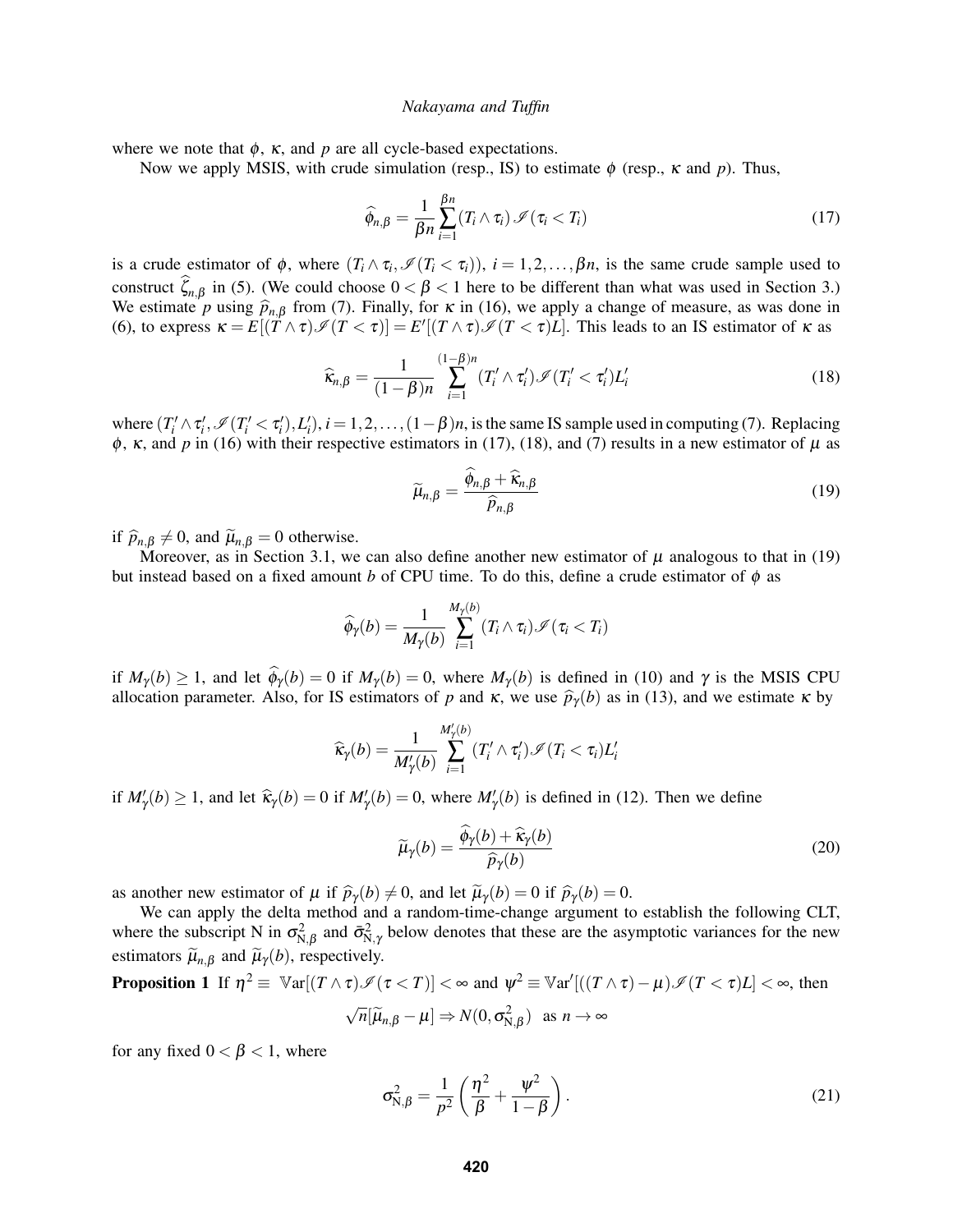If in addition  $0 < v < \infty$  and  $0 < v' < \infty$ , then

$$
\sqrt{b}[\widetilde{\mu}_{\gamma}(b)-\mu] \Rightarrow N(0, \bar{\sigma}_{N,\gamma}^2) \text{ as } b \to \infty
$$

for any fixed  $0 < \gamma < 1$ , where

<span id="page-5-1"></span>
$$
\bar{\sigma}_{N,\gamma}^2 = \frac{1}{p^2} \left( \frac{\nu \eta^2}{\gamma} + \frac{\nu' \psi^2}{1 - \gamma} \right). \tag{22}
$$

Note that  $\psi^2 = \mathbb{V}\ar'[(T \wedge \tau)\mathscr{I}(T < \tau)L] + \mu^2 \mathbb{V}\ar'[\mathscr{I}(T < \tau)L] - 2\mu \mathbb{C}\text{ov}'[(T \wedge \tau)\mathscr{I}(T < \tau)L, \mathscr{I}(T < \tau)]$  $\tau$ )*L*], where Cov' denotes covariance under IS, so [\(21\)](#page-4-3) and [\(22\)](#page-5-1) capture the dependence between the IS estimators of  $\kappa$  and  $p$ . Also, the value of  $\bar{\sigma}_{N,\gamma}^2$  in [\(22\)](#page-5-1) depends on  $\gamma$ , and we can minimize  $\bar{\sigma}_{N,\gamma}^2$  using

<span id="page-5-3"></span>
$$
\gamma^* = \frac{\delta}{1+\delta}, \text{ with } \delta = \left(\frac{\nu \mathbb{V}\text{ar}[(T \wedge \tau) \mathscr{I}(\tau < T)]}{\nu' \mathbb{V}\text{ar}'[(T \wedge \tau) \mathscr{I}(T < \tau)L - \mu \mathscr{I}(T < \tau)L]}\right)^{1/2}.
$$
 (23)

## <span id="page-5-0"></span>5 THEORETICAL ANALYSIS OF A SIMPLE MODEL

Through a theoretical analysis of a simple example, we next show that the new estimator  $\tilde{\mu}_{n,\beta}$  (resp.,  $\tilde{\mu}_{\gamma}(b)$ ) can strictly outperform its classical counterpart  $\hat{\mu}_{n,\beta}$  (resp.,  $\hat{\mu}_{\gamma}(b)$ ). We will consider a sequence of models indexed by a rarity parameter  $\varepsilon$ , and letting  $\varepsilon \to 0$  will lead to  $p \equiv p_{\varepsilon}$  from [\(2\)](#page-1-5) satisfying  $p_{\varepsilon} \to 0$ . We should index all variables by a subscript  $\varepsilon$ , but we leave out the subscript  $\varepsilon$  to simplify the notation.

Consider a reliability system with  $Q+1$  identical components in total. The system starts with all components operational. After a first component fails, it can be repaired, which occurs with probability  $1-\varepsilon$ . But if a second component fails before the first is repaired, which occurs with probability  $\varepsilon$ , then the rest of the components deterministically fail one by one until all are failed, bringing the entire system down. Once the system is down, the system resets with all components again operational.

We can model the evolution of the system as a DTMC  $X = [X_m : m = 0, 1, 2, \ldots]$  on state space  $\mathscr{S} = \{0, 1, 2, \ldots, Q+1\}$ , with  $\mathscr{A} = \{Q+1\}$ , where in state  $s \geq 0$ , exactly *s* components are failed. The transition probability matrix  $P = [P(s; s') : s, s' \in \mathcal{S}]$  has  $P(0; 1) = 1, P(1; 2) = 1 - P(1; 0) = \varepsilon$ ,  $P(s; s + 1) = 1$ for  $2 \le s \le Q$ , and  $P(Q+1, 0) = 1$ ; all other  $P(s, s') = 0$ . Let regenerations be returns to state 0.

We let  $Q = 1/\varepsilon^r$  for some constant  $r \ge 0$ , and will examine the behavior of our estimators of  $\mu$  for different *r*. Setting  $r = 0$  leads to a 3-state model, but  $r > 0$  results in a large state space when  $\varepsilon$  is small.

Figure [1](#page-6-0) gives the transition diagram of the model, which has only two possibilities for paths of  $T \wedge \tau$ :

- $0 \rightarrow 1 \rightarrow 0$ , which occurs with probability  $1 \varepsilon$ ; and
- $0 \rightarrow 1 \rightarrow 2 \rightarrow \cdots \rightarrow Q+1$ , which occurs with probability  $\varepsilon$ .

For IS, we replace  $\varepsilon$  in the transition probabilities with a parameter  $\alpha$ , which may depend on  $\varepsilon$ , where we assume that  $\alpha \equiv \alpha_{\varepsilon} \to a \in (0,1)$  as  $\varepsilon \to 0$ . Specifically, IS uses a transition probability matrix  $P' = [P'(s; s') : s, s' \in \mathcal{S}]$ , where  $P'(1; 2) = \alpha$ ,  $P'(1; 0) = 1 - \alpha$ , and  $P'(s; s') = P(s; s')$  for all other transitions. Thus, for a path up to  $T \wedge \tau$  in which  $T < \tau$ , the likelihood ratio is  $L = \prod_{s=0}^{Q} P(s; s+1)/P'(s; s+1) = \varepsilon/\alpha$ .

We will examine the RE of our estimators  $\hat{\mu}_{n,\beta}$  from [\(8\)](#page-2-4) and  $\tilde{\mu}_{n,\beta}$  from [\(19\)](#page-4-2), where the RE here uses the regard of the example of the example of  $\tilde{\mu}_{n,\beta}$  from (19), where the RE here uses the square root of the asymptotic variance from its CLT. Thus, the relative error of  $\hat{\mu}_{n,\beta}$  is RE[ $\hat{\mu}_{n,\beta} = \sigma_{C,\beta}/\mu$ for  $\sigma_{C,\beta}^2$  from [\(9\)](#page-2-5), and  $RE[\tilde{\mu}_{n,\beta}] = \sigma_{N,\beta}/\mu$  for  $\sigma_{N,\beta}^2$  from [\(21\)](#page-4-3). We say that an estimator has *bounded* (resp., *vanishing*) RE (BRE, resp., VRE) if the RE remains bounded (resp., vanishes) as  $\varepsilon \to 0$ .

The numerator of  $\mu$  in [\(4\)](#page-1-3) satisfies

<span id="page-5-2"></span>
$$
\zeta = E[T \wedge \tau] = 2(1 - \varepsilon) + (Q + 1)\varepsilon = 2 + (Q - 1)\varepsilon = \Theta(\varepsilon^{\min(0, 1 - r)})
$$
\n(24)

as  $\varepsilon \to 0$  because  $Q = \varepsilon^{-r}$ , where for functions  $f(\varepsilon)$  and  $g(\varepsilon)$ , the notation  $f(\varepsilon) = \Theta(g(\varepsilon))$  denotes that  $f(\varepsilon)/g(\varepsilon) \to c$  as  $\varepsilon \to 0$  for some constant  $c \neq 0$ . Note that for  $r > 1$ , we have that  $\zeta \to \infty$  as  $\varepsilon \to 0$ . The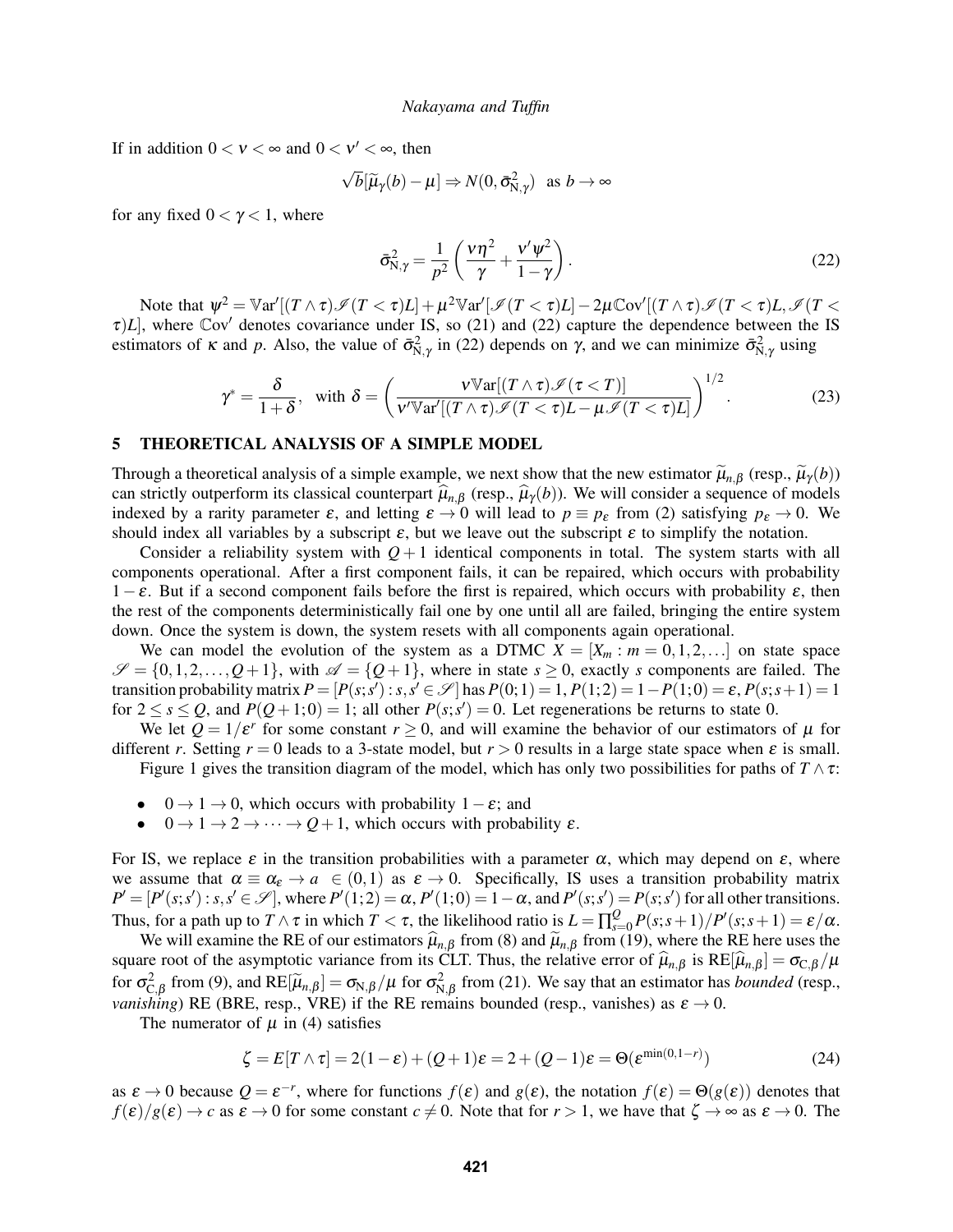

<span id="page-6-0"></span>Figure 1: A simple example with  $Q+2$  states and only two possibilities for paths of  $T \wedge \tau$ .

denominator of [\(4\)](#page-1-3) is  $p = \varepsilon$ , so

<span id="page-6-3"></span>
$$
\mu = \frac{2 + (Q - 1)\varepsilon}{\varepsilon} = \Theta(\varepsilon^{-\max(1, r)}).
$$
\n(25)

# 5.1 Asymptotic Behavior of the Classical Estimators  $\hat{\mu}_{n,\beta}$  and  $\hat{\mu}_{\gamma}(b)$

We first analyze the behavior of the classical estimator  $\hat{\mu}_{n,\beta}$  from [\(8\)](#page-2-4). For the crude estimator in [\(5\)](#page-2-0) of the numerator ζ, simple calculations yield  $\mathbb{V}\text{ar}[T \wedge \tau] = \varepsilon - \varepsilon^2 - 2Q\varepsilon + Q^2\varepsilon + 2Q\varepsilon^2 - Q^2\varepsilon^2$ . As a consequence,

<span id="page-6-1"></span>
$$
\mathbb{V}\text{ar}[T \wedge \tau] = 0 \quad \text{when } r = 0 \tag{26}
$$

because then  $T \wedge \tau$  is always 2, so the crude estimator of  $\zeta$  has zero relative error when  $r = 0$ . But

<span id="page-6-4"></span>
$$
\mathbb{V}\text{ar}[T \wedge \tau] = \varepsilon - \varepsilon^2 - 2\varepsilon^{1-r} + \varepsilon^{1-2r} + 2\varepsilon^{2-r} - \varepsilon^{2-2r} = \Theta(\varepsilon^{1-2r}) \quad \text{when } r > 0 \tag{27}
$$

as  $\varepsilon \to 0$ . Hence, [\(24\)](#page-5-2) implies that the relative error of the crude estimator of  $\zeta$  when  $r > 0$  is

$$
RE[T \wedge \tau] = \frac{\sqrt{\mathbb{V}\text{ar}[T \wedge \tau]}}{\zeta} = \frac{\Theta(\varepsilon^{(1-2r)/2})}{\Theta(\varepsilon^{\min(0,1-r)})} = \Theta(\varepsilon^{\max(1/2-r,-1/2)}),
$$

so as  $\varepsilon \to 0$ , the RE vanishes for  $0 < r < 1/2$ , remains bounded for  $r = 1/2$ , and is unbounded for  $r > 1/2$ .

The denominator of [\(4\)](#page-1-3) is  $p = \varepsilon = E[\mathcal{I}(T < \tau)] = E'[\mathcal{I}(T < \tau)L]$ . For its IS estimator  $\widehat{p}_{n,\beta}$ , we have

$$
\mathbb{V}\text{ar}'[\mathcal{I}(T<\tau)L] = E'[(\mathcal{I}(T<\tau)L)^2] - p^2 = \frac{\varepsilon^2}{\alpha} - \varepsilon^2 = \varepsilon^2 \left(\frac{1}{\alpha} - 1\right),\tag{28}
$$

so the RE of the IS estimator  $\hat{p}_{n,\beta}$  is  $\Theta(1)$  as  $\varepsilon \to 0$ ; i.e., the estimator  $\hat{p}_{n,\beta}$  has BRE as  $\varepsilon \to 0$ .

We now analyze the asymptotic variance  $\sigma_{C,\beta}^2$  in [\(9\)](#page-2-5) of  $\hat{\mu}_{n,\beta}$ . When  $r = 0$ , we see that

$$
\sigma_{C,\beta}^2 = \frac{1}{\varepsilon^2} \left[ \frac{1}{\beta} 0 + \Theta(\varepsilon^{-2\max(1,r)}) \frac{\varepsilon^2}{1-\beta} \left( \frac{1}{\alpha} - 1 \right) \right] = \Theta(\varepsilon^{-2})
$$

by [\(26\)](#page-6-1) and [\(28\)](#page-6-2); i.e.,  $\sigma_{C,\beta} = \Theta(\varepsilon^{-1})$ . Hence, [\(25\)](#page-6-3) implies that

<span id="page-6-5"></span><span id="page-6-2"></span>
$$
RE[\hat{\mu}_{n,\beta}] = \Theta(1) \quad \text{when } r = 0 \tag{29}
$$

as  $\varepsilon \to 0$ , so  $\hat{\mu}_{n,\beta}$  has BRE when  $r = 0$ .

But when  $r > 0$ , the RE of  $\hat{\mu}_{n,\beta}$  may not be bounded. Putting [\(27\)](#page-6-4) and [\(28\)](#page-6-2) into [\(9\)](#page-2-5) for  $r > 0$  yields

$$
\sigma_{C,\beta}^2 = \frac{1}{\varepsilon^2} \left[ \frac{1}{\beta} \Theta(\varepsilon^{1-2r}) + \Theta(\varepsilon^{-2\max(1,r)}) \frac{\varepsilon^2}{1-\beta} \left( \frac{1}{\alpha} - 1 \right) \right] = \Theta(\varepsilon^{\min[-1-2r,-2\max(1,r)]}),
$$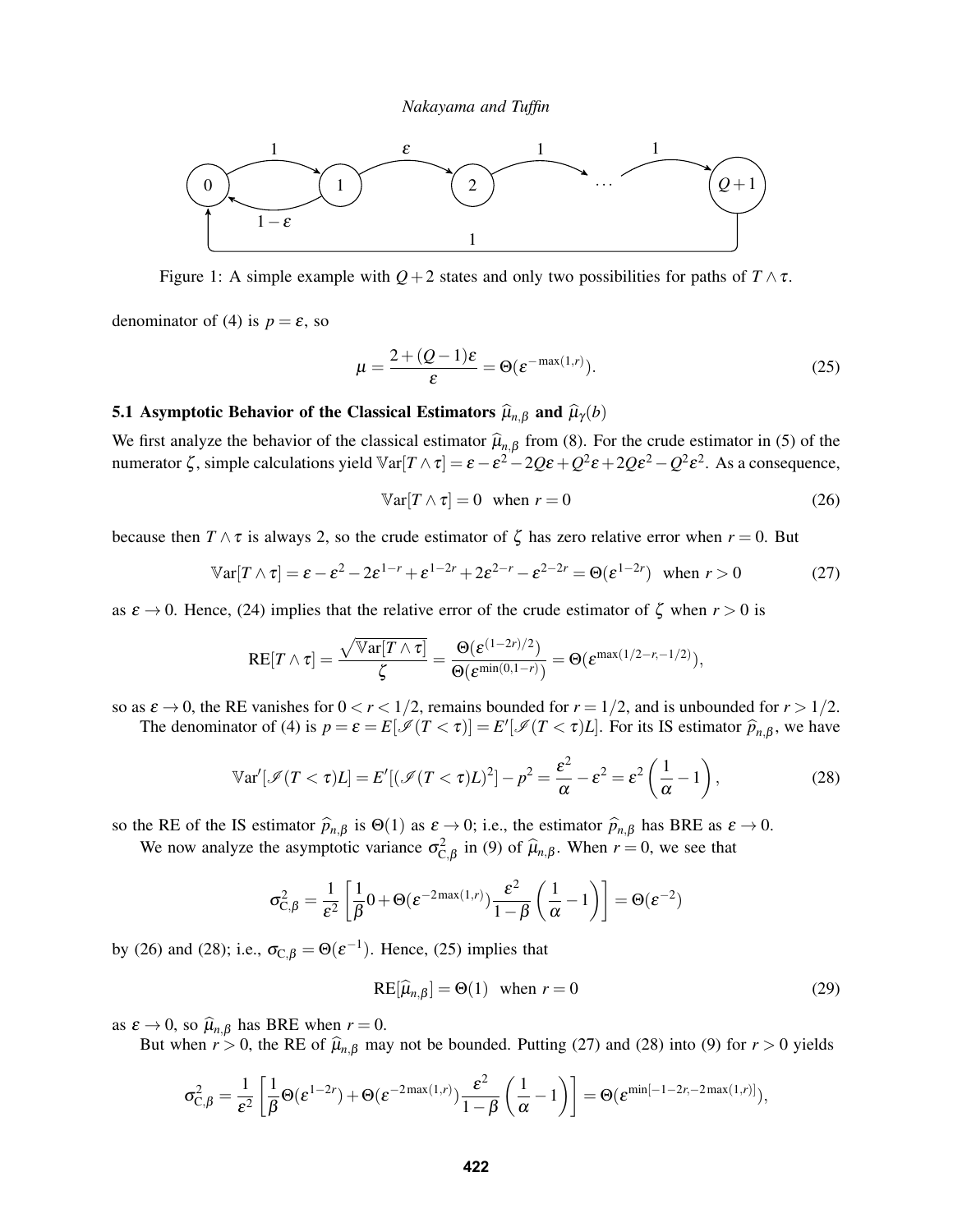as  $\varepsilon \to 0$ , so  $\sigma_{\text{C},\beta} = \Theta(\varepsilon^{\min[-1-2r,-2\max(1,r)]/2})$ . Hence, [\(25\)](#page-6-3) implies that

$$
RE[\widehat{\mu}_{n,\beta}] = \Theta(\varepsilon^{\min[-1-2r,-2\max(1,r)]/2+\max(1,r)}) = \Theta(\varepsilon^{\min[\max(1/2-r,-1/2),0]}) \text{ when } r > 0 \tag{30}
$$

as  $\varepsilon \to 0$ . By [\(29\)](#page-6-5), we conclude that  $\hat{\mu}_{n,\beta}$  has BRE when  $0 \le r \le 1/2$ , but its RE  $\to \infty$  when  $r > 1/2$ .

We can also examine the relative error of the estimator  $\hat{\mu}_{\gamma}(b)$  in [\(14\)](#page-3-6) based on a CPU time *b* as the computing budget; i.e., define  $\overline{\text{RE}}_b[\hat{\mu}_\gamma(b)] = \bar{\sigma}_{C,\gamma}/\mu$ , where  $\bar{\sigma}_{C,\gamma}$  is as in [\(15\)](#page-3-7). In this case, we assume that the mean CBU time  $\mathcal{U}$  (resp.  $\mathcal{V}'$ ) to generate an observation with crude simulation the mean CPU time  $v$  (resp.,  $v'$ ) to generate an observation with crude simulation (resp., IS) is

<span id="page-7-2"></span><span id="page-7-0"></span>
$$
\mathbf{v} = E[T \wedge \tau] = 2(1 - \varepsilon) + (Q + 1)\varepsilon = 2 - \varepsilon + \varepsilon^{1-r} = \Theta(\varepsilon^{\min(0, 1 - r)}),
$$
\n(31)

$$
\mathbf{v}' = E'[T \wedge \tau] = 2(1 - \alpha) + (Q + 1)\alpha = 2 - \alpha + \alpha \varepsilon^{-r} = \Theta(\varepsilon^{-r}).\tag{32}
$$

For  $r = 0$ , putting [\(25\)](#page-6-3), [\(26\)](#page-6-1), [\(28\)](#page-6-2), [\(31\)](#page-7-0), and [\(32\)](#page-7-1) into [\(15\)](#page-3-7) and ignoring the  $\Theta(1)$  terms yield

$$
\bar{\sigma}_{C,\gamma}^2 = \frac{1}{\epsilon^2} \left[ \frac{\Theta(\epsilon^{\min(0,1-r)})}{\gamma} \cdot 0 + \Theta(\epsilon^{-r}) \Theta(\epsilon^{-2\max(1,r)}) \frac{\epsilon^2}{1-\gamma} \right] = \Theta(\epsilon^{-2}),
$$

so  $\overline{\text{RE}}_b[\hat{\mu}_y(b)] = \Theta(1)$  as  $\varepsilon \to 0$  when  $r = 0$ . If instead  $r > 0$ , then using [\(27\)](#page-6-4) rather than [\(26\)](#page-6-1) leads to

$$
\bar{\sigma}_{C,\gamma}^2 = \frac{1}{\varepsilon^2} \left[ \frac{\Theta(\varepsilon^{\min(0,1-r)})}{\gamma} \Theta(\varepsilon^{1-2r}) + \Theta(\varepsilon^{-r}) \Theta(\varepsilon^{-2\max(1,r)}) \frac{\varepsilon^2}{1-\gamma} \right]
$$

$$
= \Theta(\varepsilon^{-\max(1+2r,3r)}) + \Theta(\varepsilon^{-\max(2+r,3r)}) = \Theta(\varepsilon^{-\max(2+r,3r)})
$$

because in the penultimate step, the first option in each max is larger if and only if  $r < 1$ , in which case  $1+2r < 2+r$ . Hence, we see that  $\bar{\sigma}_{C,\gamma} = \Theta(\varepsilon^{-\max(2+r,3r)/2})$ . Recall that  $\mu = \Theta(\varepsilon^{-\max(1,r)})$  by [\(25\)](#page-6-3), and note that  $max(1,r) = r$  if and only if  $max(2+r,3r) = 3r$ . Thus, for all  $r > 0$ , we get

<span id="page-7-4"></span><span id="page-7-1"></span>
$$
\overline{\text{RE}}_b[\widehat{\mu}_\gamma(b)] = \Theta(\varepsilon^{-r/2}),\tag{33}
$$

which is unbounded as  $\varepsilon \to 0$ .

# 5.2 Asymptotic Behavior of the New Estimators  $\widetilde{\mu}_{n,\beta}$  and  $\widetilde{\mu}_{\gamma}(b)$

We next derive the RE of the new estimator  $\tilde{\mu}_{n,\beta}$  in [\(19\)](#page-4-2) for each  $r \ge 0$ . To calculate the asymptotic variance  $\sigma_{N,\beta}^2$  in [\(21\)](#page-4-3), note that  $\eta^2 = \mathbb{V}\ar[(T \wedge \tau)\mathcal{I}(\tau < T)] = 4(1-\varepsilon) - [2(1-\varepsilon)]^2 = 4\varepsilon(1-\varepsilon) = \Theta(\varepsilon)$ . Also, by [\(25\)](#page-6-3), the variance  $\psi^2$  in the second term of [\(21\)](#page-4-3) satisfies

$$
\psi^2 = E'[((T \wedge \tau) - \mu)^2 \mathcal{I}(T < \tau)L^2] - (E[((T \wedge \tau) - \mu) \mathcal{I}(T < \tau)])^2
$$
  
=  $(Q + 1 - 2\varepsilon^{-1} - (Q - 1))^2 \varepsilon^2/\alpha - ([Q + 1 - 2\varepsilon^{-1} - (Q - 1)]\varepsilon)^2 = 4(\alpha^{-1} - 1)(1 - \varepsilon)^2.$ 

As a consequence, [\(21\)](#page-4-3) becomes

$$
\sigma_{N,\beta}^2 = \frac{1}{\varepsilon^2} \left( \frac{1}{\beta} [4\varepsilon (1-\varepsilon)] + 4 \frac{\alpha^{-1} - 1}{1-\beta} (1-\varepsilon)^2 \right) = \Theta(\varepsilon^{-2})
$$
(34)

as  $\varepsilon \to 0$ , giving  $\sigma_{N,\beta} = \Theta(\varepsilon^{-1})$ . Thus, [\(25\)](#page-6-3) implies that

<span id="page-7-5"></span><span id="page-7-3"></span>
$$
RE(\widetilde{\mu}_{n,\beta}) = \Theta(\varepsilon^{\max(0,r-1)}),
$$
\n(35)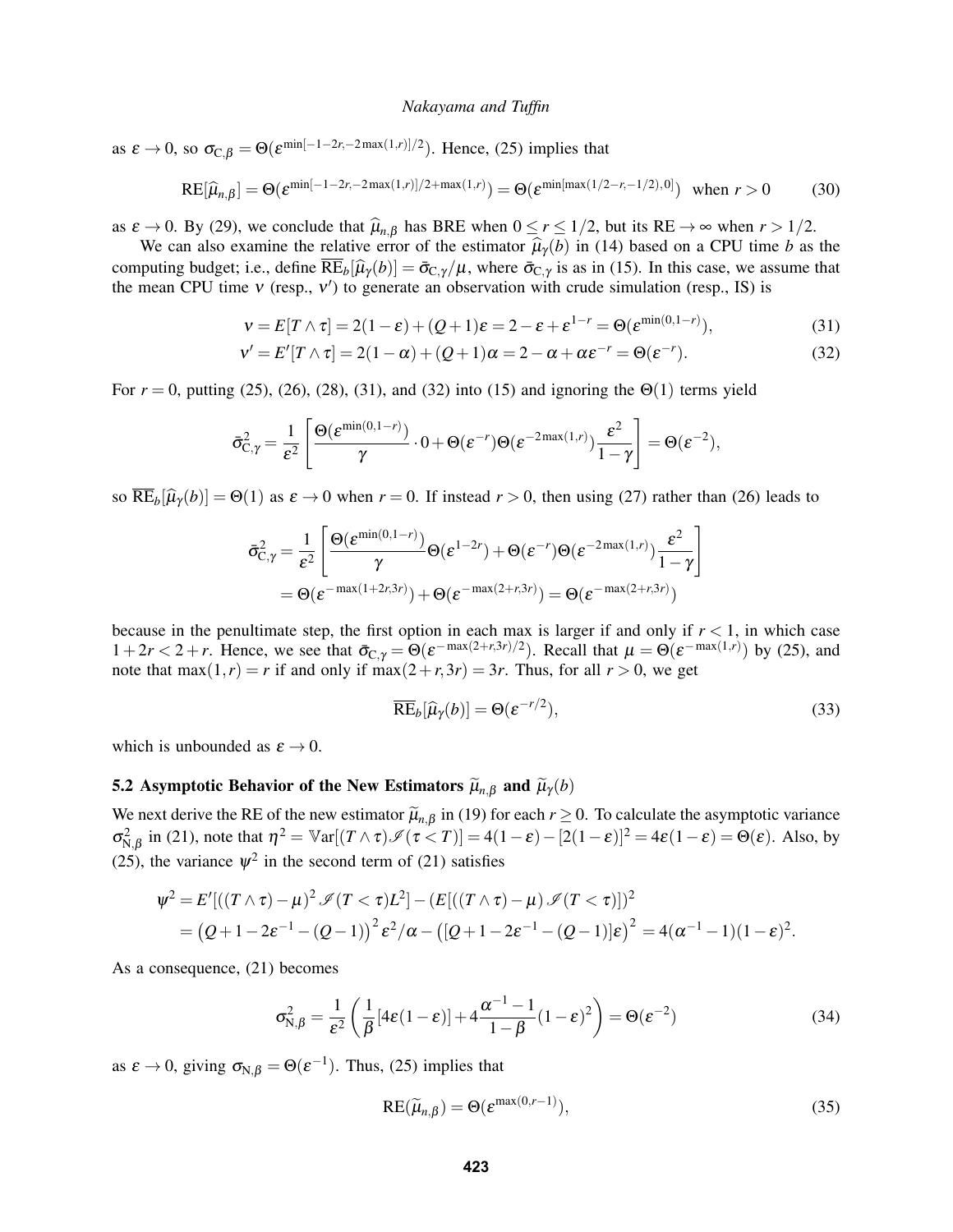so as  $\varepsilon \to 0$ , the new estimator  $\widetilde{\mu}_{n,\beta}$  has BRE for  $0 \le r \le 1$ , and VRE for  $r > 1$ . In contrast, [\(29\)](#page-6-5) and [\(30\)](#page-7-2) show that the RE of the classical estimator  $\hat{\mu}_{n,\beta}$  is bounded for  $0 \le r \le 1/2$  and unbounded for  $r > 1/2$ .

Now consider the relative error of the new estimator  $\tilde{\mu}_{\gamma}(b)$  in [\(20\)](#page-4-4) having CPU time *b* as the computing budget; i.e.,  $\overline{\text{RE}}_b[\tilde{\mu}_\gamma(b)] = \bar{\sigma}_{N,\gamma}/\mu$  with  $\bar{\sigma}_{N,\gamma}$  as in [\(22\)](#page-5-1). Modifying [\(34\)](#page-7-3) to incorporate v and v' yields

$$
\bar{\sigma}_{N,\gamma}^2 = \frac{1}{\epsilon^2} \left( \frac{v}{\gamma} [4\epsilon(1-\epsilon)] + 4v' \frac{\alpha^{-1}-1}{1-\gamma} (1-\epsilon)^2 \right) = \Theta(\epsilon^{\min(-1,-r)}) + \Theta(\epsilon^{-2-r}) = \Theta(\epsilon^{-2-r})
$$

as  $\varepsilon \to 0$ , by [\(31\)](#page-7-0) and [\(32\)](#page-7-1). Hence, we get

<span id="page-8-1"></span>
$$
\overline{\text{RE}}_b[\widetilde{\mu}_\gamma(b)] = \Theta(\varepsilon^{\max(-r/2, r/2 - 1)}),\tag{36}
$$

which is bounded for  $r = 0$  and for  $r = 2$ , unbounded for  $0 < r < 2$ , and vanishing for  $r > 2$ . Comparing [\(36\)](#page-8-1) with [\(33\)](#page-7-4) for the classical estimator  $\hat{\mu}_{\gamma}(b)$  based on CPU time, we see that the new estimator outperforms the classical estimator for  $r > 1$ , and has the same asymptotic exponent when  $0 \le r \le 1$ .

## <span id="page-8-0"></span>6 NUMERICAL RESULTS

We next give numerical results for different models simulated for a fixed total number *n* of observations to obtain the estimators  $\hat{\mu}_{n,\beta}$  in [\(8\)](#page-2-4) and  $\tilde{\mu}_{n,\beta}$  in [\(19\)](#page-4-2). We used the following approach to determine the MSIS allocation parameter  $\beta$  for  $\tilde{\mu}_{n,\beta}$  to take into account the expected CPU times v and v', where as before, v is the mean time to generate each of the  $\beta n$  observations of  $(T \wedge \tau, \mathcal{I}(T \leq \tau))$  with crude simulation, and v' is the mean time to generate each of the  $(1 - \beta)n$  observations of  $(T \wedge \tau, \mathcal{I}(T \leq \tau), L)$  via IS. Recall that  $\gamma^*$  in [\(23\)](#page-5-3) is the optimal MSIS CPU allocation parameter to minimize the asymptotic variance  $\bar{\sigma}_{N,\gamma}^2$  in [\(22\)](#page-5-1) of the estimator  $\tilde{\mu}_{\gamma}(b)$  based on a computation budget of CPU time *b*, and we want to determine the value of β that corresponds to γ<sup>\*</sup>. For any large b, we obtain approximately γ<sup>\*</sup>b/ν (resp.,  $(1 - \gamma^*)b/\nu'$ ) observations with crude simulation (resp., IS), so we equate  $\gamma^*b/\nu$  to β*n*, yielding  $β = \gamma^*b/(vn)$ . The total number of crude and IS observations obtained with CPU budget *b* and MSIS allocation  $\gamma^*$  is roughly  $[\gamma^*b/\nu]+[(1-\gamma^*)b/\nu']$ , which we set equal to *n*. This then leads to  $\beta = v'\delta/(v'\delta + \nu)$ , with  $\delta$  from [\(23\)](#page-5-3). For the classical estimator  $\hat{\mu}_{n,\beta}$ , we applied a similar approach for determining  $\beta$  but using  $\gamma_*$  defined after [\(15\)](#page-3-7) rather than  $\gamma^*$ . In both cases, we ran a presimulation of 10% of the total number *n* of observations for each of crude simulation and IS to estimate the unknown quantities in  $\gamma^*$  and  $\gamma_*$ . After computing the resulting value of β from the presimulation, we projected β to lie in [0.1,0.9] to ensure that the sample sizes are sufficiently large to obtain stable variance estimates.

### 6.1 The Simple  $(Q+2)$ -state Example

We first check numerically the gains with the new estimator on the example introduced in Section [5.](#page-5-0) Table [1](#page-9-0) displays the results obtained with  $n = 10^6$  observations of  $(T \wedge \tau, \mathcal{I}(T \leq \tau))$  and  $\alpha = 0.5$  for IS. The "Rel. Err." column contains estimates of  $\sigma_{C,\beta}/\mu$  (resp.,  $\sigma_{N,\beta}/\mu$ ), which is the relative error of the estimator  $\hat{\mu}_{n,\beta}$ in [\(8\)](#page-2-4) (resp.,  $\tilde{\mu}_{n,\beta}$  in [\(19\)](#page-4-2)) based on an observation budget *n*, where  $\sigma_{C,\beta}^2$  and  $\sigma_{N,\beta}^2$  are from [\(9\)](#page-2-5) and [\(21\)](#page-4-3), respectively. These results confirm the RE theory as  $\varepsilon \to 0$  in [\(30\)](#page-7-2) and [\(35\)](#page-7-5), even if here  $\gamma^*$  and  $\gamma_*$  depend on  $\varepsilon$  due to the optimization for each set of parameters. Specifically, as  $\varepsilon$  shrinks, the relative error of the classical estimator remains bounded for  $r = 1/2$ , but it increases for  $r > 1/2$ , as in [\(30\)](#page-7-2). But for the new estimator, the relative error remains bounded for  $r \le 1$  and vanishes for  $r > 1$ , as in [\(35\)](#page-7-5).

The behavior changes when we further account for the CPU time. To study this, the last column of Table [1](#page-9-0) gives the *work-normalized relative variance* (WNRV), defined as the estimate of  $\sigma_{C,\beta}^2/n$  (or  $\sigma_{N,\beta}^2(n)$  multiplied by CPU time divided by the squared estimator of  $\mu$ . Hence, WNRV<sup>1/2</sup> provides an estimate of the RE based on a CPU budget, as in [\(33\)](#page-7-4) and [\(36\)](#page-8-1). Examining WNRV makes sense to analyze the relative precision for a computational budget [\(L'Ecuyer et al. 2010\)](#page-11-10): having BRE and even VRE may not be sufficient to have small error for a given budget if CPU time increases as  $\varepsilon \to 0$ . Even if we have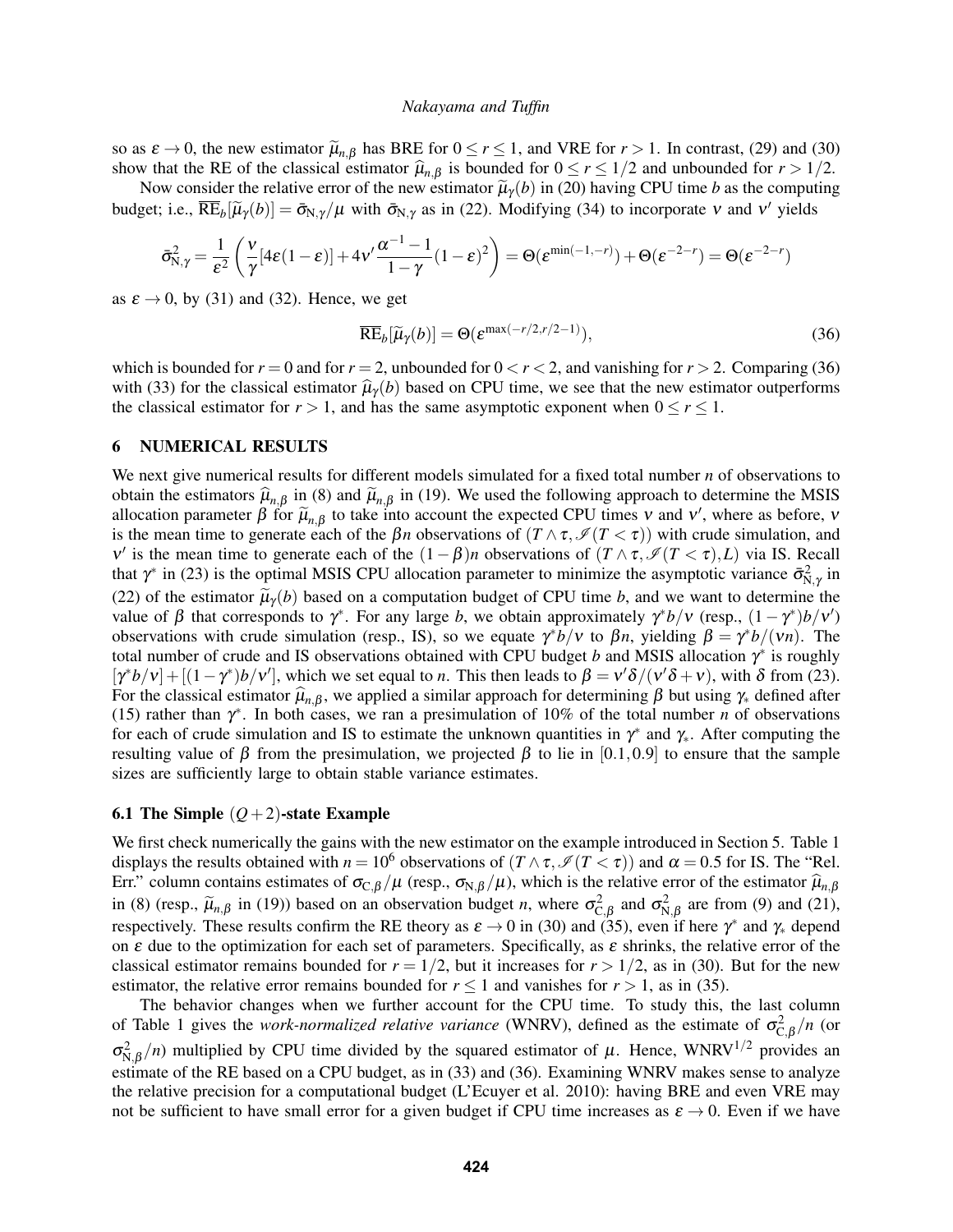| Estimator  | ε      | r              | Est.         | 0.95 Confidence Interval   | Rel. Err.     | CPU (sec)    | <b>WNRV</b> |
|------------|--------|----------------|--------------|----------------------------|---------------|--------------|-------------|
| Classical  | 0.5    | 3              | $1.1008e+01$ | $(1.0972e+01, 1.1043e+01)$ | $1.639e+00$   | 1.11e-01     | 2.98e-07    |
| <b>New</b> | 0.5    | 3              | $1.1001e+01$ | $(1.0993e+01, 1.1009e+01)$ | 3.641e-01     | 8.95e-02     | 1.19e-08    |
| Classical  | 0.1    | 3              | $1.0197e+03$ | $(1.0114e+03, 1.0280e+03)$ | $4.151e+00$   | $3.26e + 00$ | 5.62e-05    |
| <b>New</b> | 0.1    | 3              | $1.0190e+03$ | $(1.0189e+03, 1.0190e+03)$ | 2.501e-02     | $4.91e+00$   | 3.07e-09    |
| Classical  | 0.01   | 3              | $1.0042e+06$ | $(9.8265e+05, 1.0258e+06)$ | $1.095e+01$   | $1.63e+03$   | 1.95e-01    |
| <b>New</b> | 0.01   | 3              | $1.0002e+06$ | $(1.0002e+06, 1.0002e+06)$ | 2.604e-04     | $4.49e+03$   | $3.05e-10$  |
| Classical  | 0.1    | $\overline{c}$ | $1.1902e+02$ | $(1.1817e+02, 1.1987e+02)$ | $3.646e+00$   | 3.81e-01     | 5.06e-06    |
| <b>New</b> | 0.1    | 2              | $1.1899e+02$ | $(1.1894e+02, 1.1904e+02)$ | 2.095e-01     | 5.46e-01     | $2.40e-08$  |
| Classical  | 0.01   | $\overline{c}$ | $1.0102e+04$ | $(9.8883e+03, 1.0316e+04)$ | $1.080e + 01$ | $1.64e + 01$ | 1.91e-03    |
| <b>New</b> | 0.01   | $\overline{c}$ | $1.0199e+04$ | $(1.0198e+04, 1.0199e+04)$ | 2.549e-02     | $4.41e+01$   | 2.86e-08    |
| Classical  | 0.001  | $\overline{c}$ | $1.0345e+06$ | $(9.6769e+05, 1.1012e+06)$ | $3.293e+01$   | $1.50e+03$   | $1.63e+00$  |
| <b>New</b> | 0.001  | $\overline{c}$ | $1.0020e+06$ | $(1.0020e+06, 1.0020e+06)$ | 2.610e-03     | $4.36e + 03$ | 2.97e-08    |
| Classical  | 0.1    | 1              | $2.9078e+01$ | $(2.8967e+01, 2.9190e+01)$ | $1.952e+00$   | $9.06e-02$   | 3.45e-07    |
| <b>New</b> | 0.1    | 1              | $2.9023e+01$ | $(2.8975e+01, 2.9071e+01)$ | 8.373e-01     | 8.74e-02     | $6.13e-08$  |
| Classical  | 0.01   | 1              | $2.9772e+02$ | $(2.9498e+02, 3.0045e+02)$ | $4.691e+00$   | $2.05e-01$   | $4.51e-06$  |
| <b>New</b> | 0.01   | 1              | $2.9893e+02$ | $(2.9847e+02, 2.9940e+02)$ | 7.926e-01     | 5.66e-01     | 3.56e-07    |
| Classical  | 0.001  | 1              | 2.9755e+03   | $(2.9084e+03, 3.0426e+03)$ | $1.151e+01$   | $1.51e+00$   | $2.00e-04$  |
| <b>New</b> | 0.001  | 1              | $2.9989e+03$ | $(2.9943e+03, 3.0034e+03)$ | 7.703e-01     | $5.58e+00$   | 3.31e-06    |
| Classical  | 0.01   | 0.5            | $2.0946e+02$ | $(2.0886e+02, 2.1006e+02)$ | $1.459e+00$   | $9.18e-02$   | 1.95e-07    |
| <b>New</b> | 0.01   | 0.5            | $2.0930e+02$ | $(2.0886e+02, 2.0973e+02)$ | $1.054e+00$   | 9.61e-02     | 1.07e-07    |
| Classical  | $1e-4$ | 0.5            | $2.0109e+04$ | $(2.0033e+04, 2.0186e+04)$ | $1.941e+00$   | $3.30e-01$   | 1.24e-06    |
| <b>New</b> | $1e-4$ | 0.5            | $2.0099e+04$ | $(2.0058e+04, 2.0141e+04)$ | $1.049e+00$   | $6.94e-01$   | 7.65e-07    |
| Classical  | $1e-6$ | 0.5            | $1.9994e+06$ | $(1.9952e+06, 2.0035e+06)$ | $1.054e+00$   | $7.37e+00$   | 8.19e-06    |
| <b>New</b> | $1e-6$ | 0.5            | $2.0011e+06$ | $(1.9970e+06, 2.0053e+06)$ | $1.054e+00$   | $6.66e + 00$ | 7.40e-06    |

<span id="page-9-0"></span>Table 1: Results for the mean time to reach to state  $Q+1$  in the example of Section [5.](#page-5-0)

BRE or VRE for a specific *r*, the WNRV may not be bounded or vanish. Table [1](#page-9-0) shows that the WNRV of the new estimator vanishes for  $r = 3$ , remains bounded for  $r = 2$ , and increases for  $r = 1$  and  $r = 1/2$ . In contrast, the classical estimator has WNRV that increases as  $\varepsilon$  shrinks for all  $r > 0$ . This is again in line with [\(36\)](#page-8-1) and [\(33\)](#page-7-4), even if  $\gamma^*$  and  $\gamma_*$  are not fixed here but depend on  $\varepsilon$ .

## 6.2 Highly Reliable Markovian System (HRMS)

We next want to compare the two estimators on an HRMS, a type of model extensively studied in the literature. We consider a system with  $c = 3$  component types, with redundancy  $n_i = 5$  for each type  $i = 1, 2, 3$ . Each component has an exponentially distributed time to failure with rate  $\lambda_i$  for components of type *i*, where  $\lambda_i = \varepsilon$ , for some parameter  $\varepsilon$ . Any failed component has an exponentially distributed repair time with rate 1. Component failure and repair times are all independent. The system is down whenever fewer than two components of anyone type are operational.

Table [2](#page-10-1) gives results for the MTTF with  $n = 10<sup>5</sup>$ . For IS, we used either the zero-variance approximation (0-var) of [L'Ecuyer and Tuffin \(2012\)](#page-11-11) or balanced failure biasing (BFB) of [Shahabuddin \(1994\)](#page-11-12) with  $\alpha = 0.8$ . It can be checked that the classical and new MTTF estimators give very similar results, and that the results get closer as  $\varepsilon$  decreases (for  $\varepsilon = 0.001$  they are exactly the same up to the 8 first digits). Hence, the new and classical estimators are similar in performance for this type of model. We do not include CPU times and WRNV because computational times are equivalent and do not change as  $\varepsilon \to 0$ .

### 6.3 M/M/1 Queue

We also simulated the queue-length process of an M/M/1 queue. Our goal is to estimate the mean time to reach a given buffer size *N*. We fix the service rate at 1 and consider different values of the arrival rate  $\lambda$ to investigate both the impact of *N* and traffic intensity  $\rho = \lambda/1$ . For IS, we swap the arrival and service rates, as in [Parekh and Walrand \(1989\).](#page-11-1)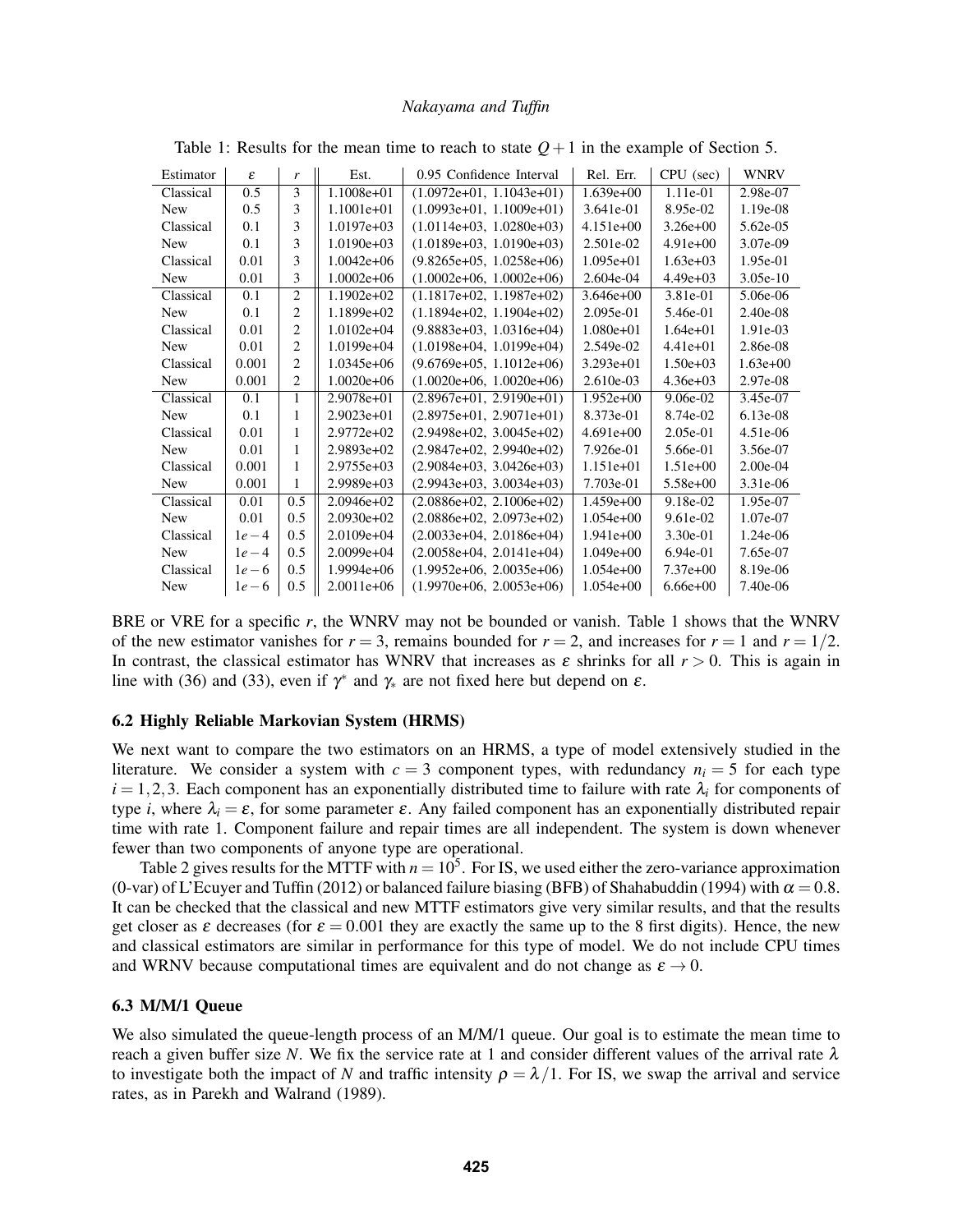| Estimator        | ε     | Est.         | Confidence Interval        | Rel. Err.    |
|------------------|-------|--------------|----------------------------|--------------|
| Classical, 0-var | 0.1   | $3.4090e+02$ | $(3.1811e+02, 3.6370e+02)$ | $1.08e+01$   |
| New, 0-var       | 0.1   | $3.4007e+02$ | $(3.1766e+02, 3.6248e+02)$ | $1.06e + 01$ |
| Classical, BFB   | 0.1   | $2.9984e+02$ | $(2.6856e+02, 3.3113e+02)$ | $1.68e+01$   |
| New, BFB         | 0.1   | $2.9949e+02$ | $(2.6899e+02, 3.3000e+02)$ | $1.64e+01$   |
| Classical, 0-var | 0.01  | $1.7553e+06$ | $(1.7417e+06, 1.7688e+06)$ | $1.24e+00$   |
| New, 0-var       | 0.01  | $1.7554e+06$ | $(1.7419e+06, 1.7689e+06)$ | $1.24e+00$   |
| Classical, BFB   | 0.01  | $1.7412e+06$ | $(1.6790e+06, 1.8033e+06)$ | $5.76e+00$   |
| New, BFB         | 0.01  | $1.7412e+06$ | $(1.6790e+06, 1.8033e+06)$ | $5.76e+00$   |
| Classical, 0-var | 0.001 | $1.6785e+10$ | $(1.6760e+10, 1.6811e+10)$ | $2.46e-01$   |
| New, 0-var       | 0.001 | $1.6785e+10$ | $(1.6760e+10, 1.6811e+10)$ | $2.46e-01$   |
| Classical, BFB   | 0.001 | $1.6600e+10$ | $(1.5849e+10, 1.7350e+10)$ | $7.29e+00$   |
| New, BFB         | 0.001 | $1.6600e+10$ | $(1.5849e+10, 1.7350e+10)$ | $7.29e+00$   |

<span id="page-10-1"></span>Table 2: Results of MTTF estimation for the HRMS with  $c = 3$  and  $n_i = 5$ .

Table [3](#page-10-2) gives results for  $n = 10^6$  total number of observations of  $(T \wedge \tau, \mathcal{I}(T < \tau))$ . Although the new estimator sometimes increases the relative error, it always decreases the WNRV, as can be seen through the *WNRV improvement factor* (WNRVIF), which for the new estimator is defined as the ratio of the WNRV of the new estimator to that of the classical estimator. For example, for  $\lambda = 0.9$  and  $N = 500$ , the new estimator provides an improvement of 66%.

| Estimator  | λ   | $\boldsymbol{N}$ | Est.          | 0.95 Confidence Interval | Rel. Err.     | CPU time (sec) | WNRV        | WNRVIF |
|------------|-----|------------------|---------------|--------------------------|---------------|----------------|-------------|--------|
|            |     |                  |               |                          |               |                |             |        |
| Classical  | 0.1 | 5                | 1.234e+05     | $(1.233e+05, 1.235e+05)$ | $4.013e-01$   | 1.019e-01      | 1.64e-08    |        |
| <b>New</b> | 0.1 | 5                | 1.234e+05     | $(1.233e+05, 1.235e+05)$ | 3.994e-01     | 9.135e-02      | 1.46e-08    | 1.10   |
| Classical  | 0.1 | 10               | $1.234e+10$   | $(1.233e+10. 1.235e+10)$ | 4.090e-01     | 1.793e-01      | $3.00e-08$  |        |
| <b>New</b> | 0.1 | 10               | $1.235e+10$   | $(1.234e+10, 1.236e+10)$ | 4.148e-01     | 1.585e-01      | $2.73e-08$  | 1.10   |
| Classical  | 0.1 | 50               | 1.234e+50     | $(1.233e+50, 1.235e+50)$ | $4.673e-01$   | 6.218e-01      | 1.36e-07    |        |
| <b>New</b> | 0.1 | 50               | $1.235e+50$   | $(1.234e+50, 1.236e+50)$ | 4.745e-01     | 5.459e-01      | 1.23e-07    | 1.10   |
| Classical  | 0.5 | 5                | $1.139e+02$   | $(1.136e+02, 1.143e+02)$ | $1.510e+00$   | 1.234e-01      | 2.81e-07    |        |
| <b>New</b> | 0.5 | 5                | $1.139e+02$   | $(1.136e+02, 1.142e+02)$ | $1.447e+00$   | 9.878e-02      | 2.07e-07    | 1.36   |
| Classical  | 0.5 | 10               | $4.077e+03$   | $(4.063e+03, 4.092e+03)$ | $1.845e+00$   | 1.802e-01      | $6.13e-07$  |        |
| <b>New</b> | 0.5 | 10               | $4.077e + 03$ | $(4.062e+03, 4.092e+03)$ | $1.827e+00$   | 1.574e-01      | 5.25e-07    | 1.17   |
| Classical  | 0.5 | 50               | $4.491e+15$   | $(4.472e+15, 4.511e+15)$ | $2.228e+00$   | 5.397e-01      | 2.68e-06    |        |
| <b>New</b> | 0.5 | 50               | $4.491e+15$   | $(4.471e+15, 4.510e+15)$ | $2.230e+00$   | 4.075e-01      | $2.03e-06$  | 1.32   |
| Classical  | 0.5 | 100              | $5.060e + 30$ | $(5.035e+30, 5.084e+30)$ | $2.488e+00$   | 8.645e-01      | 5.35e-06    |        |
| <b>New</b> | 0.5 | 100              | $5.050e + 30$ | $(5.025e+30, 5.076e+30)$ | $2.560e+00$   | 5.734e-01      | 3.76e-06    | 1.42   |
| Classical  | 0.9 | 50               | $1.868e+04$   | $(1.843e+04, 1.893e+04)$ | $6.873e+00$   | 8.051e-01      | 3.80e-05    |        |
| <b>New</b> | 0.9 | 50               | $1.890e+04$   | $(1.865e+04, 1.915e+04)$ | $6.774e+00$   | 6.821e-01      | $3.13e-0.5$ | 1.21   |
| Classical  | 0.9 | 100              | $3.766e+06$   | $(3.709e+06, 3.823e+06)$ | $7.734e+00$   | $1.248e+00$    | 7.47e-05    |        |
| <b>New</b> | 0.9 | 100              | $3.737e+06$   | $(3.680e+06, 3.794e+06)$ | 7.785e+00     | $9.614e-01$    | 5.83e-05    | 1.28   |
| Classical  | 0.9 | 500              | 7.444e+24     | $(7.299e+24, 7.589e+24)$ | $9.919e+00$   | $3.649e+00$    | $3.59e-04$  |        |
| <b>New</b> | 0.9 | 500              | 7.595e+24     | $(7.445e+24, 7.745e+24)$ | $1.007e + 01$ | $2.136e+00$    | 2.17e-04    | 1.66   |

<span id="page-10-2"></span>Table 3: Results for the mean time to reach to buffer size *N* for an M/M/1 queue.

# <span id="page-10-0"></span>7 CONCLUDING REMARKS

The classical MSIS ratio estimator of the expected hitting time to a set can perform poorly when  $E[T \wedge \tau; T < \tau]$ makes a non-negligible contribution to the numerator  $E[T \wedge \tau]$  in the ratio formula [\(4\)](#page-1-3) for  $\mu$ . We modified the classical estimator to obtain a new estimator, which can perform much better in certain settings, as we showed via a theoretical analysis of a simple model and through numerical experiments. It would be interesting to precisely characterize the types of models for which the new estimator will be more efficient than the classical estimator. Also, we are further investigating CLTs in which simultaneously the CPU time